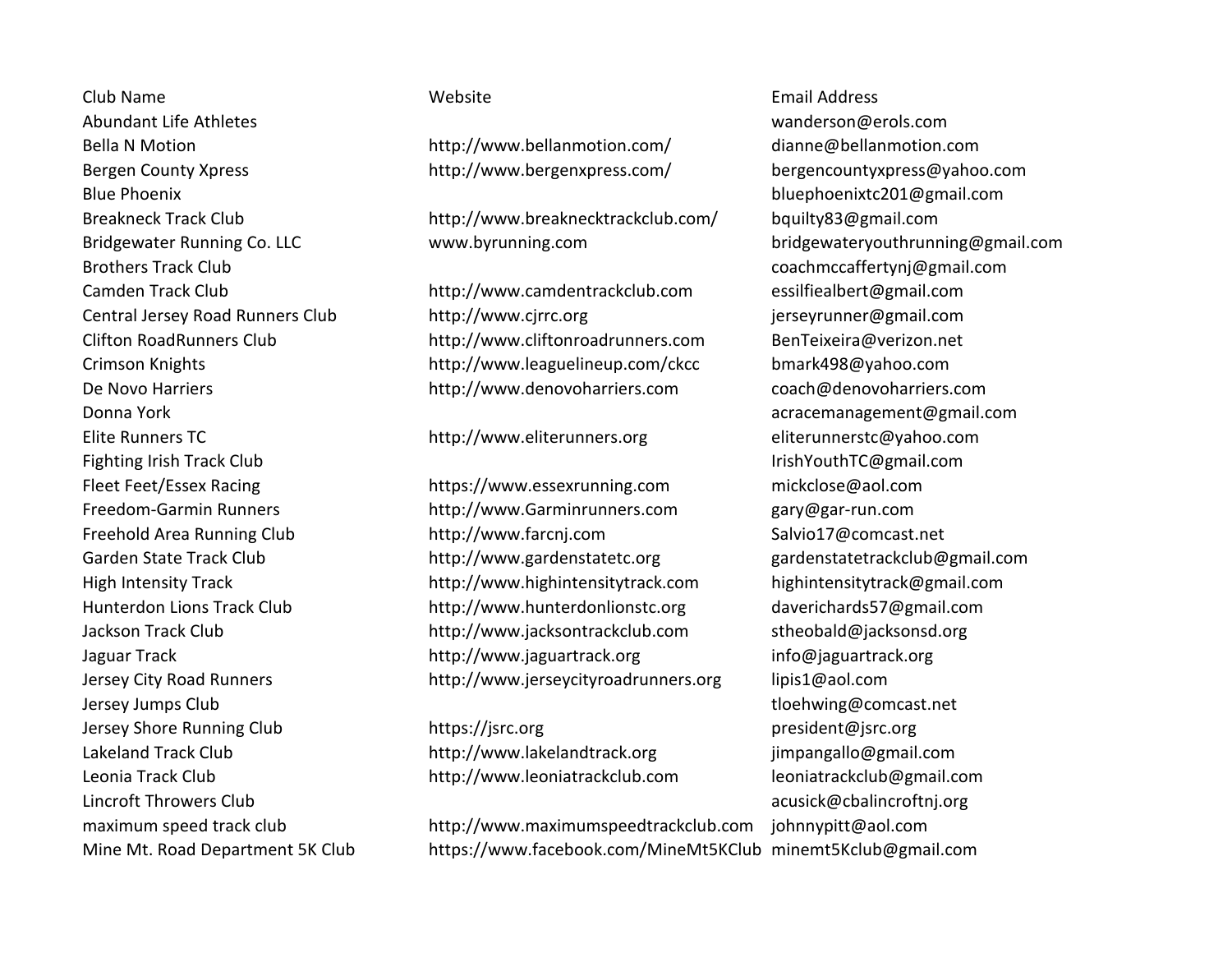Monmouth University Track & Field Club joecompagni@gmail.com Morris County Striders http://www.morriscountystriders.club born2runnj@hotmail.com New Jersey Pacers Run Club nipacersrunclub.org new nipacersrunclub@gmail.com New Jersey Striders **http://NJStriders.com** http://NJStriders.com nistriders@yahoo.com Newark Striders Track Club newarkstriders2016@gmail.com Newtype Athletics **newtypeathletics.com** a.willis993@gmail.com North Jersey Masters Track & Field Club http://www.njmasters.com info@njmasters.com OMEGA TRACK CLUB www.omegatrackclub.com russtobias@comcast.net Opportunity Track Club opportunitytrackclub@gmail.com Phillipsburg Youth Track Club davis.joshuad@gmail.com Plainfield Tsunami Track Club http://www.plainfieldtsunami.com shellydshell@hotmail.com South Jersey Runners https://www.facebook.com/induction.net/settleducer.com/induction.net/settleducer.com/induction.net/settleducer.com/induction.net/settleducer.com/induction.net/settleducer.com/induction.net/settleducer. South Jersey Track & Field Club https://southjerseytfc.com/ craigstrimel@gmail.com Speed Skills TC http://www.speedskillstc.com speedskillstc@gmail.com Speedyworld speedyworldinc@gmail.com Team VA http://www.teamva.org info@teamva.org Track Universe Athletic Club trackuniverse@verizon.net Transy East TC definition of the community of the community of the community of the community of the community of the community of the community of the community of the community of the community of the community of the co Trenton Track Club http://www.trentontrackclub.org trentontrackclubnj@gmail.com Tru Velocity AC http://www.truvac.org coachcrowley@truvac.org Unity Express Track and Field Club http://unityexpresstfc.com unityexptfc@gmail.com

Princeton Athletic Club http://princetonac.org info@princetonac.org Pure Acceleration Track Club http://www.pureaccelerationtrack.com pureaccelerationtf@gmail.com Racefaster http://racefaster.net/ aidan@racefaster.net Rams Track Club http://www.roselleyouthtrack.com roselleyouthtrack@gmail.com Raritan Valley Road Runners http://www.rvrr.org rvrr@rvrr.org Red Magic Youth Track Club http://redmagictrack.com entity redmagictrack@gmail.com Rose City Runners Club http://www.rosecityrunners.com katphale@aol.com Santa Fe Athletic Club Santafetrack.org https://www.fantafetrack.org hparrado@me.com Shore Athletic Club http://www.shoreac.org davesac@comcast.net Skyline Run Club http://www.skylinerunclub.com hernandezj43@gmail.com

Valley Project https://sites.google.com/view/thevalleyprojethevalleyproject.rr@gmail.com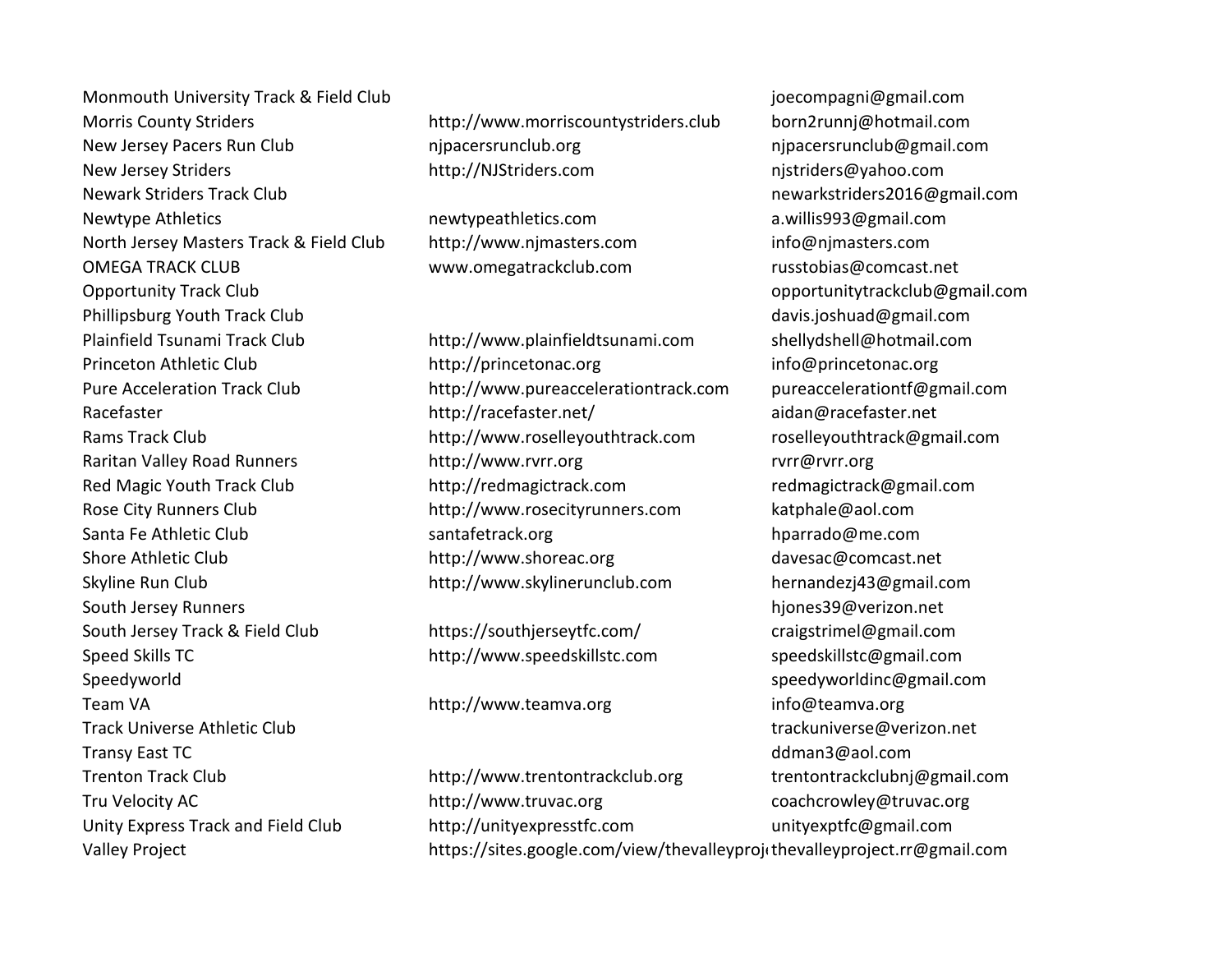Vault Factory http://vault-factory.com Info@Vault-Factory.com Vineland Youth Running Club runsignup.com/vinelandyouthrc andrerivera9311@gmail.com Westfield Area Y Flyers https://www.teamunify.com/Home.jsp?teanghatzisavvas@westfieldynj.org WolfPack Track Club http://www.wolfpacktc.org bernsteinbh@gmail.com World Athlete http://www.worldathlete.net troy@worldathlete.net Worlds Longest Throw Club-NJ and the community of the community of the community of the community of the community of the community of the community of the community of the community of the community of the community of th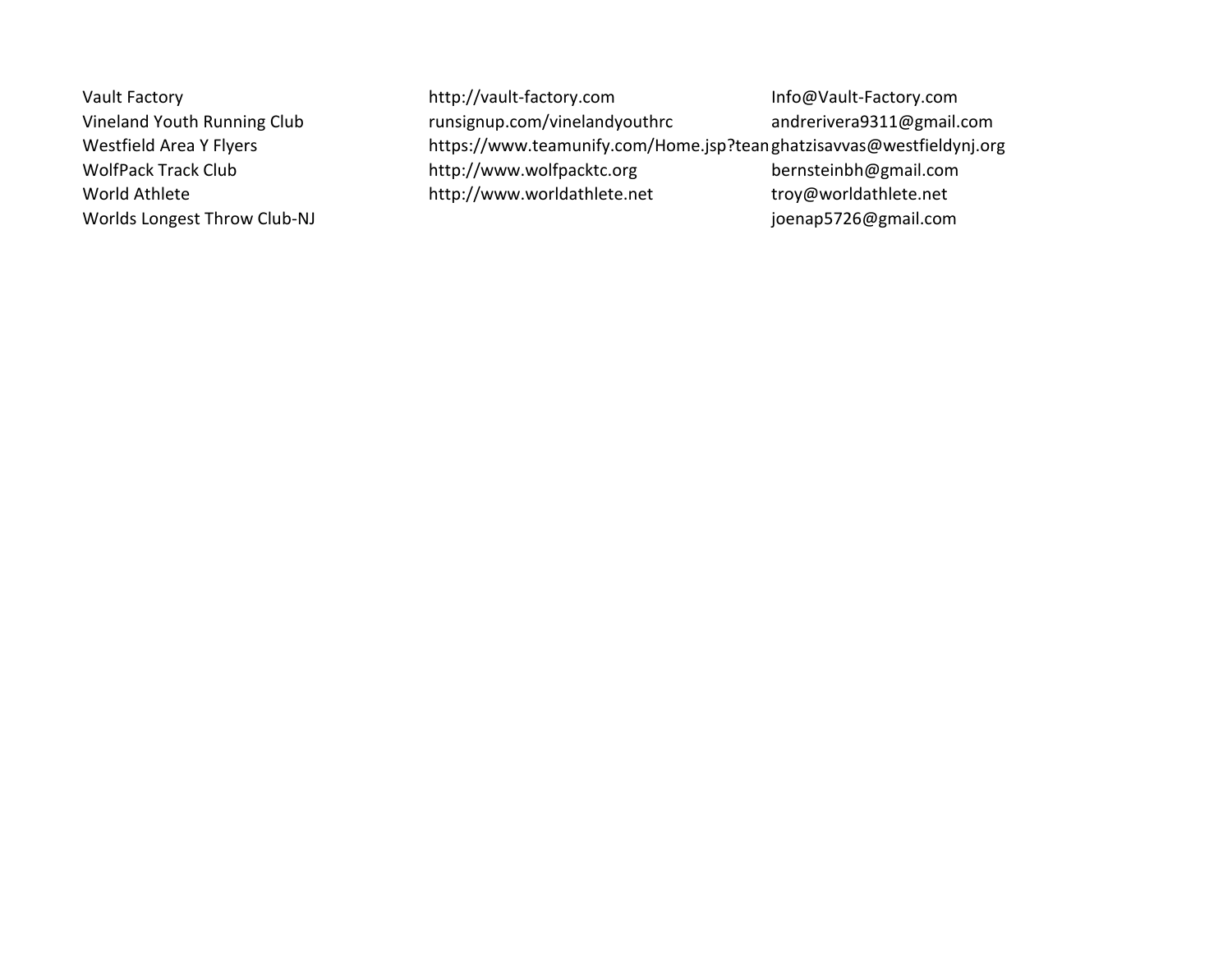Postal Address City Sicklerville Brick Teaneck Jersey City Pitman BRIDGEWATER TOWNSHIP Neptune Sicklerville Cranford Jersey City Colonia Ridgewood Hillsborough Woodbridge Staten Island Verona Morristown Whiting North Brunswick Ridgefield Annandale Wall Maplewood Jersey City Monmouth Beach Hackettstown Passaic Wall Somerset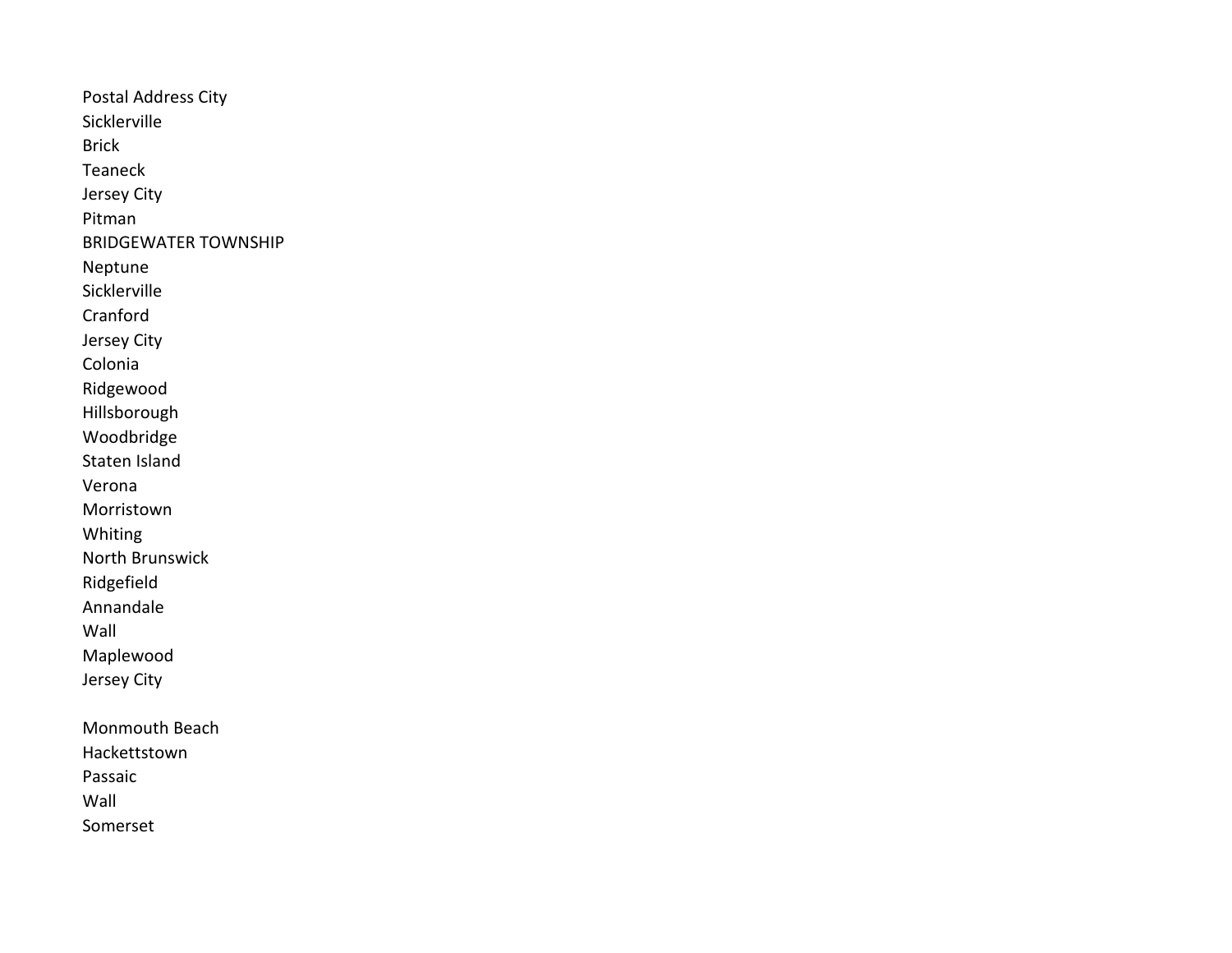West Long Branch Sparta

Haworth hillside East Orange Ridgewood Sicklerville EDISON Phillipsburg Plainfield Princeton Stanhope Ridgewood Roselle Park Highland Park Milford Flemington Monroe Township Maywood Haddon Township Westfield Bridgewater Franklin Lakes Paterson Trenton

Holmdel

North Brunswick